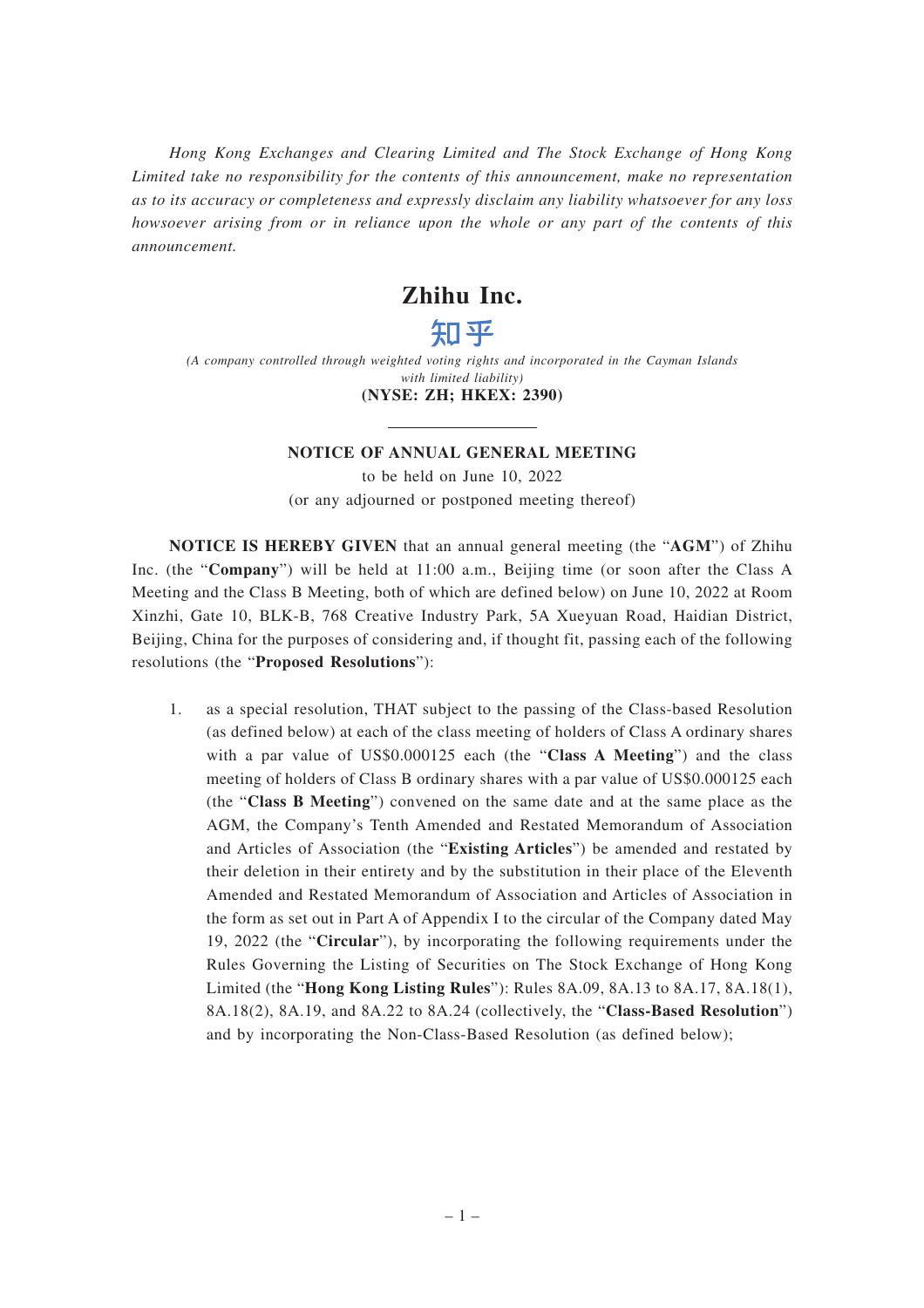- 2. as a special resolution, THAT if the Class-Based Resolution is not passed at either the Class A Meeting or the Class B Meeting, the Existing Articles be amended and restated by their deletion in their entirety and by the substitution in their place of the Eleventh Amended and Restated Memorandum of Association and Articles of Association in the form as set out in Part B of Appendix I to the Circular, by
	- (a) incorporating the following requirements under the Hong Kong Listing Rules: (i) paragraphs  $4(2)-(3)$ ,  $14(1)-(5)$ ,  $15$  to  $18$ ,  $20$ , and  $21$  of Appendix 3 to the Listing Rules, and (ii) Rules 8A.26 to 8A.35 and 8A.37 to 8A.41 of the Listing Rules;
	- (b) lowering the quorum of general meeting (which is not a class meeting) from one-third of all votes attaching to all shares in issue and entitled to vote at such general meeting in the Company to 10% of all votes attaching to all shares in issue and entitled to vote at such general meeting in the Company (on a one vote per share basis);
	- (c) incorporating the requirement that where a general meeting is postponed by the Company's directors, such meeting shall be postponed to a specific date, time, and place;
	- (d) removing the directors' discretion to, for the purpose of variation of rights attached to any class of shares, treat all the classes or any two or more classes as forming one class if they consider that all such classes would be affected in the same way by the proposals under consideration, as well as the directors' powers to authorize the division of shares into any number of classes and to determine the relative rights and obligations as between the different classes and to issue such shares with preferred or other rights that may be greater than the rights of the Class A ordinary shares as well as making the directors' powers to issue preferred shares under the Existing Articles to be subject to the articles of association of the Company, compliance with the Hong Kong Listing Rules and the Code on Takeovers and Mergers and Share Buy-backs issued by the Securities and Futures Commission of Hong Kong, as amended, supplemented, or otherwise modified from time to time (the "**Takeovers Code**"), and the conditions that (i) no new class of shares with voting rights superior to those of Class A ordinary shares will be created and (ii) any variations in the relative rights as between the different classes will not result in creating new class of shares with voting rights superior to those of Class A ordinary shares; and
	- (e) clarifying that (i) the Company, its shareholders, directors, and officers agree to submit to the jurisdiction of the courts of the Cayman Islands and Hong Kong, to the exclusion of other jurisdictions, for any derivative action or proceeding brought on behalf of the Company, any action asserting a claim of breach of a fiduciary duty owed by any Director, officer, or other employee of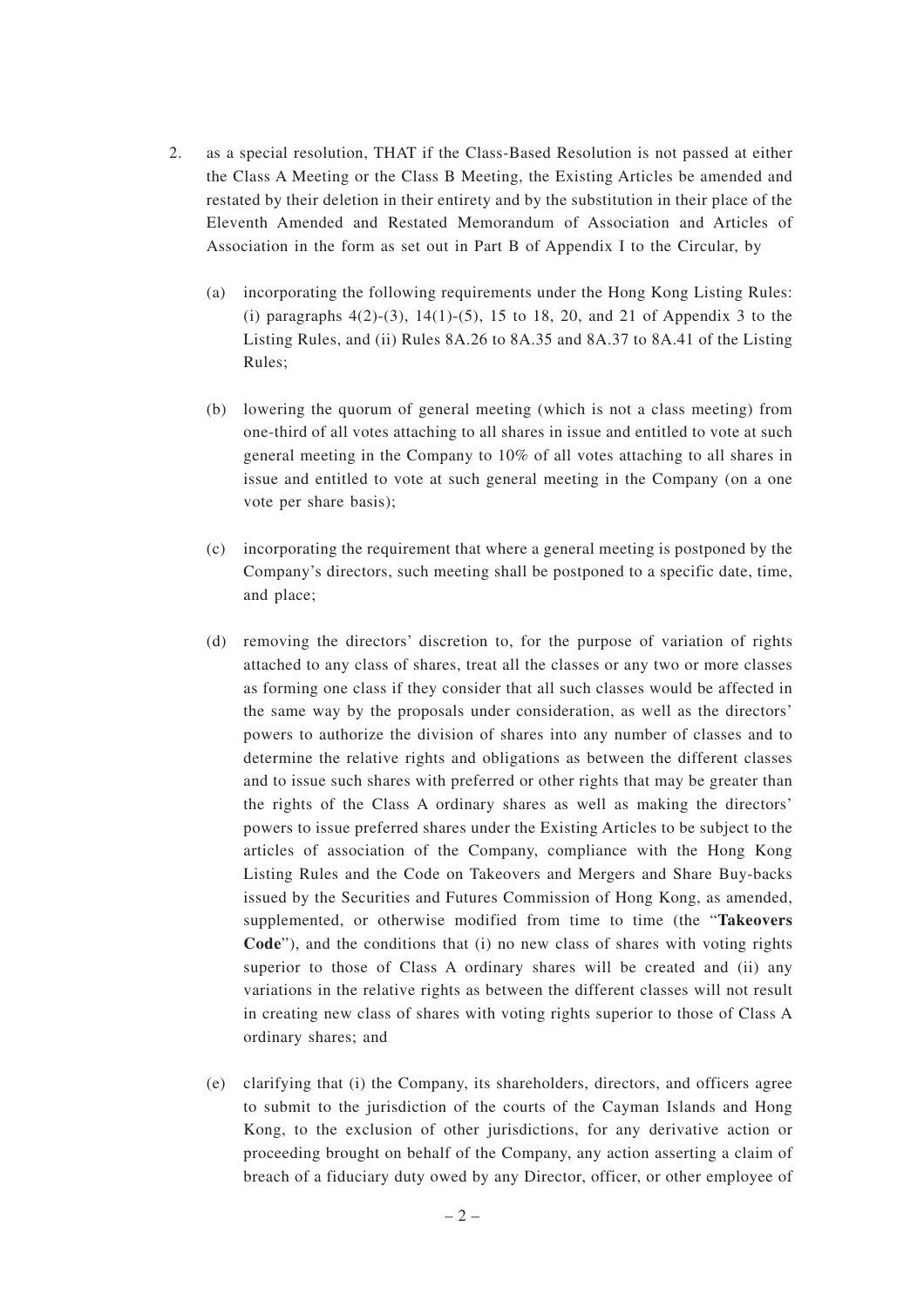the Company to the Company or the shareholders, any action asserting a claim arising pursuant to any provision of the Companies Act or the articles of association of the Company, or any action asserting a claim against the Company that if brought in the United States would be a claim arising under the internal affairs doctrine; and (ii) the United States District Court for the Southern District of New York (or, if the United States District Court for the Southern District of New York lacks subject matter jurisdiction over a particular dispute, the state courts in New York County, New York) will be the exclusive forum within the United States for the resolution of any complaint asserting a cause of action arising out of or relating in any way to the federal securities laws of the United States, regardless of whether such legal suit, action, or proceeding also involves parties other than the Company

#### (collectively, the "**Non-Class-Based Resolution**");

- 3. as an ordinary resolution, to receive, consider, and adopt the audited consolidated financial statements of the Company as of and for the year ended December 31, 2021 and the reports of the directors of the Company and auditor thereon;
- 4. as an ordinary resolution, to re-elect the following retiring directors of the Company:
	- (a) (i) to re-elect Mr. Dahai Li as an executive director;
		- (ii) to re-elect Mr. Dingjia Chen as a non-executive director;
		- (iii) to re-elect Mr. Derek Chen as an independent non-executive director; and
	- (b) to authorize the board of directors of the Company (the "**Board**") to fix the remuneration of directors of the Company;
- 5. as an ordinary resolution, THAT:–
	- (a) subject to paragraph (c) below, a general unconditional mandate be and is hereby given to the directors of the Company during the Relevant Period (as defined in paragraph (d) below) to exercise all the powers of the Company to allot, issue, and deal with additional Class A ordinary shares or securities convertible into Class A ordinary shares, or options, warrants, or similar rights to subscribe for Class A ordinary shares or such convertible securities of the Company (other than issuance of options, warrants, or similar rights to subscribe for additional Class A ordinary shares or securities convertible into Class A ordinary shares for cash consideration) and to make or grant offers, agreements, or options (including any warrants, bonds, notes, and debentures conferring any rights to subscribe for or otherwise receive Class A ordinary shares) that would or might require the exercise of such powers;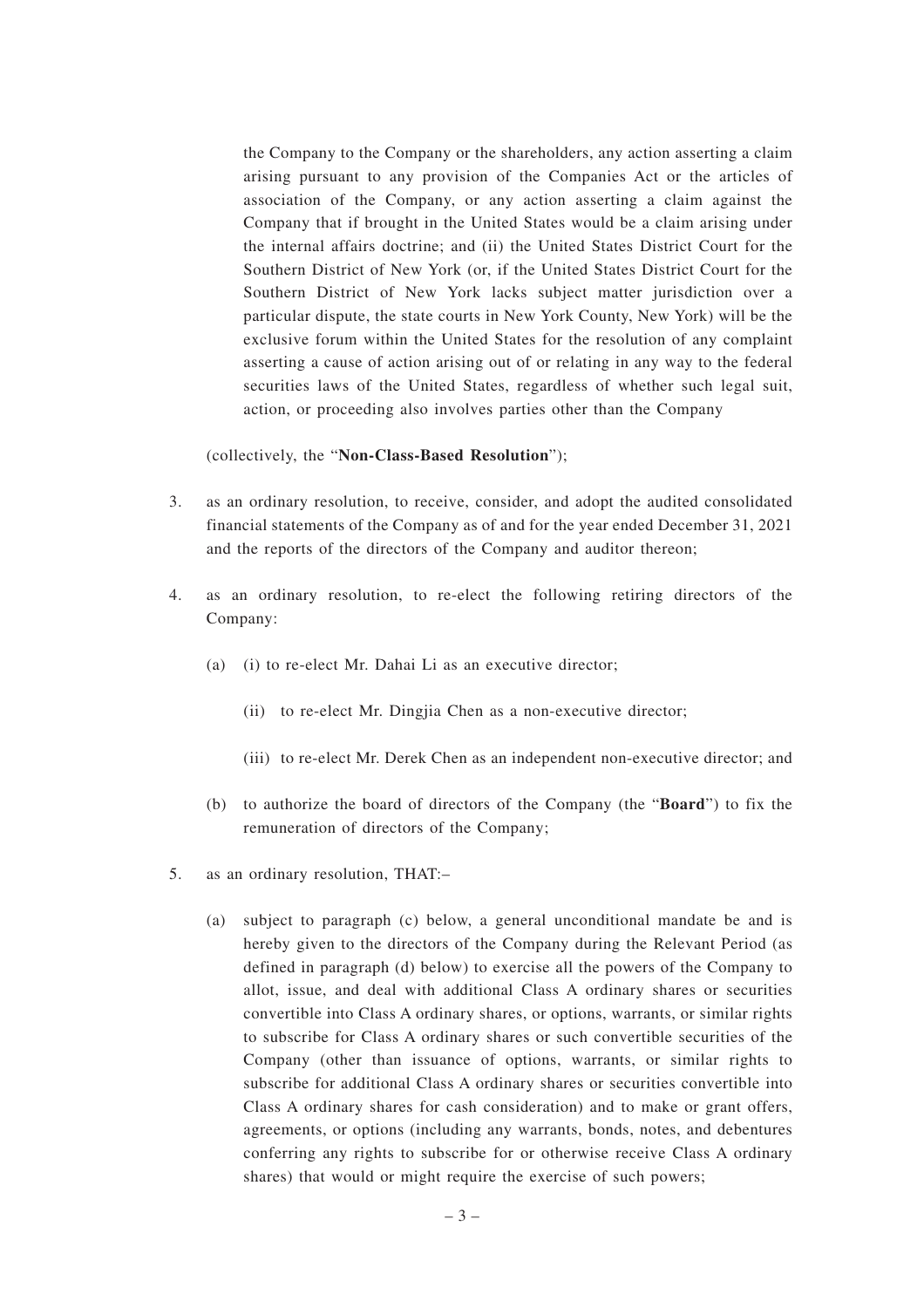- (b) the mandate in paragraph (a) above shall be in addition to any other authorization given to the directors and shall authorize the directors to make or grant offers, agreements, and/or options during the Relevant Period that would or might require the exercise of such powers after the end of the Relevant Period;
- (c) the total number of Class A ordinary shares allotted or agreed conditionally or unconditionally to be allotted and issued (whether pursuant to options or otherwise) in paragraph (a) above, otherwise than pursuant to:
	- (i) a Rights Issue (as defined in paragraph (d) below);
	- (ii) the grant or exercise of any options under any share option scheme of the Company or any other option scheme or similar arrangements for the time being adopted for the grant or issue to the directors, officers, and/or employee of the Company and/or any of its subsidiaries and/or other eligible participants specified thereunder of options to subscribe for Class A ordinary shares or rights to acquire Class A ordinary shares;
	- (iii) the vesting of restricted shares and restricted share units granted or to be granted pursuant to the 2012 Plan and the 2022 Plan of the Company;
	- (iv) any scrip dividend or similar arrangement providing for the allotment and issue of Shares in lieu of the whole or part of a dividend on Shares of the Company in accordance with the articles of association of the Company; and
	- (v) a specific authority granted by the shareholders of the Company in general meeting, shall not exceed 20% of the total number of issued shares of the Company as of the date of the passing of this resolution (such total number to be subject to adjustment in the case of any consolidation or subdivision of any of the shares of the Company into a smaller or larger number of shares of the Company respectively after the passing of this resolution) and the said mandate shall be limited accordingly; and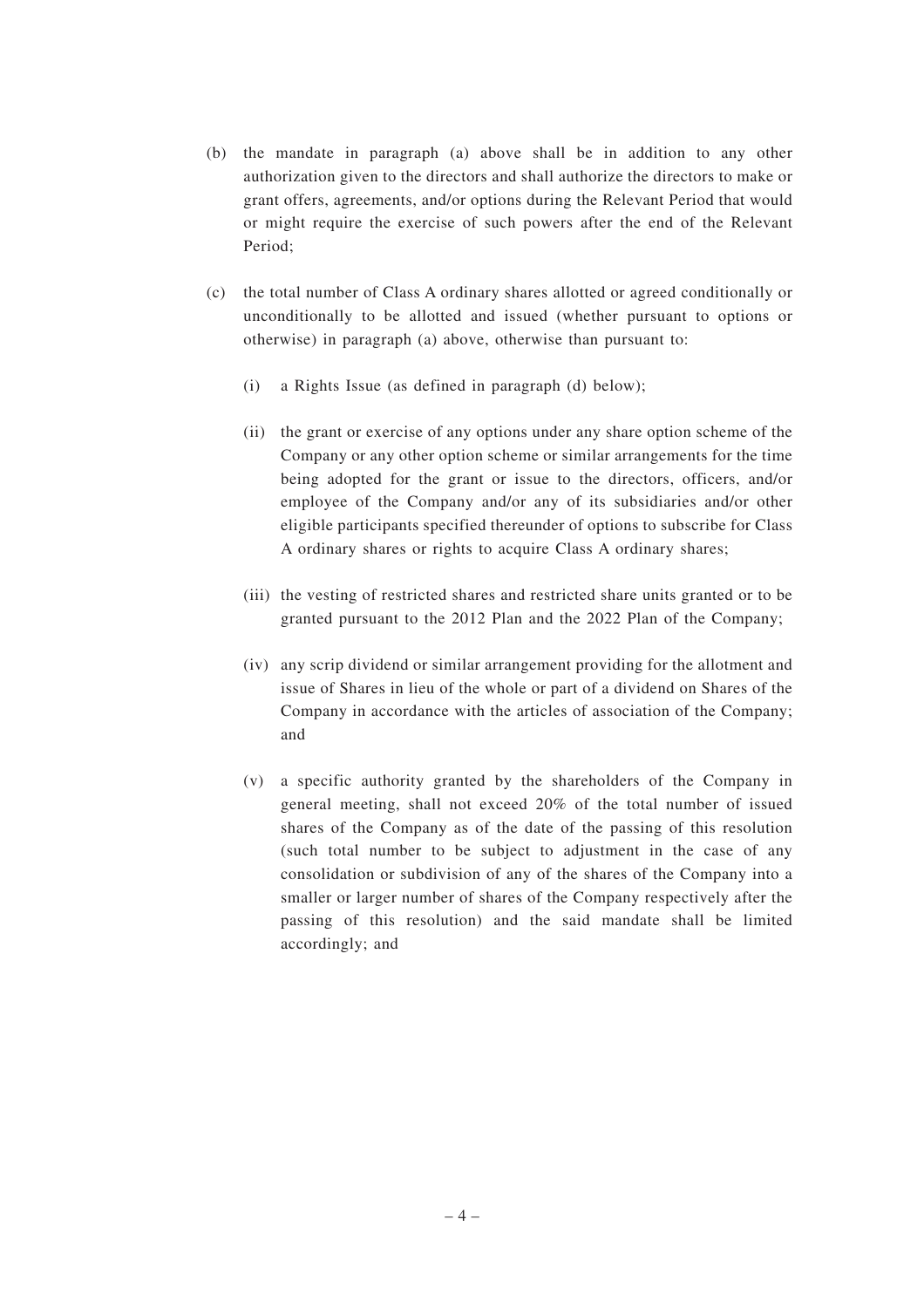(d) for the purposes of this resolution:

"**Relevant Period**" means the period from the passing of this resolution until the earliest of:

- (i) the conclusion of the next annual general meeting of the Company;
- (ii) the expiration of the period within which the next annual general meeting of the Company is required to be held by the articles of association of the Company or any applicable laws; and
- (iii) the date on which the authority set out in this resolution is revoked or varied by an ordinary resolution of the shareholders in general meeting;

"**Rights Issue**" means an offer of shares of the Company, or an offer or issue of warrants, options, or other securities giving rights to subscribe for shares of the Company, open for a period fixed by the directors to shareholders of the Company whose names appear on the register of members of the Company on a fixed record date in proportion to their then holdings of such shares of the Company (subject to such exclusions or other arrangements as the directors may deem necessary or expedient in relation to fractional entitlements or having regard to any restrictions or obligations under the laws of, or the requirements of any recognized regulatory body or any stock exchange in, any territory applicable to the Company); and

- 6. as an ordinary resolution, THAT:–
	- (a) a general unconditional mandate be and is hereby given to the directors of the Company during the Relevant Period (as defined in paragraph (b) below) to exercise all the powers of the Company to purchase its own shares and/or ADSs on The Stock Exchange of Hong Kong Limited (the "**HKEX**") or on any other stock exchange on which the securities of the Company may be listed and which is recognized by the Securities and Futures Commission of Hong Kong and the HKEX for this purpose, provided that the total number of shares and/or shares underlying the ADSs of the Company that may be purchased pursuant to this mandate shall not exceed 10% of the total number of issued shares of the Company as of the date of passing of this resolution (such total number to be subject to adjustment in the case of any consolidation or subdivision of any of the shares of the Company into a smaller or larger number of shares of the Company respectively after the passing of this resolution) and the said mandate shall be limited accordingly; and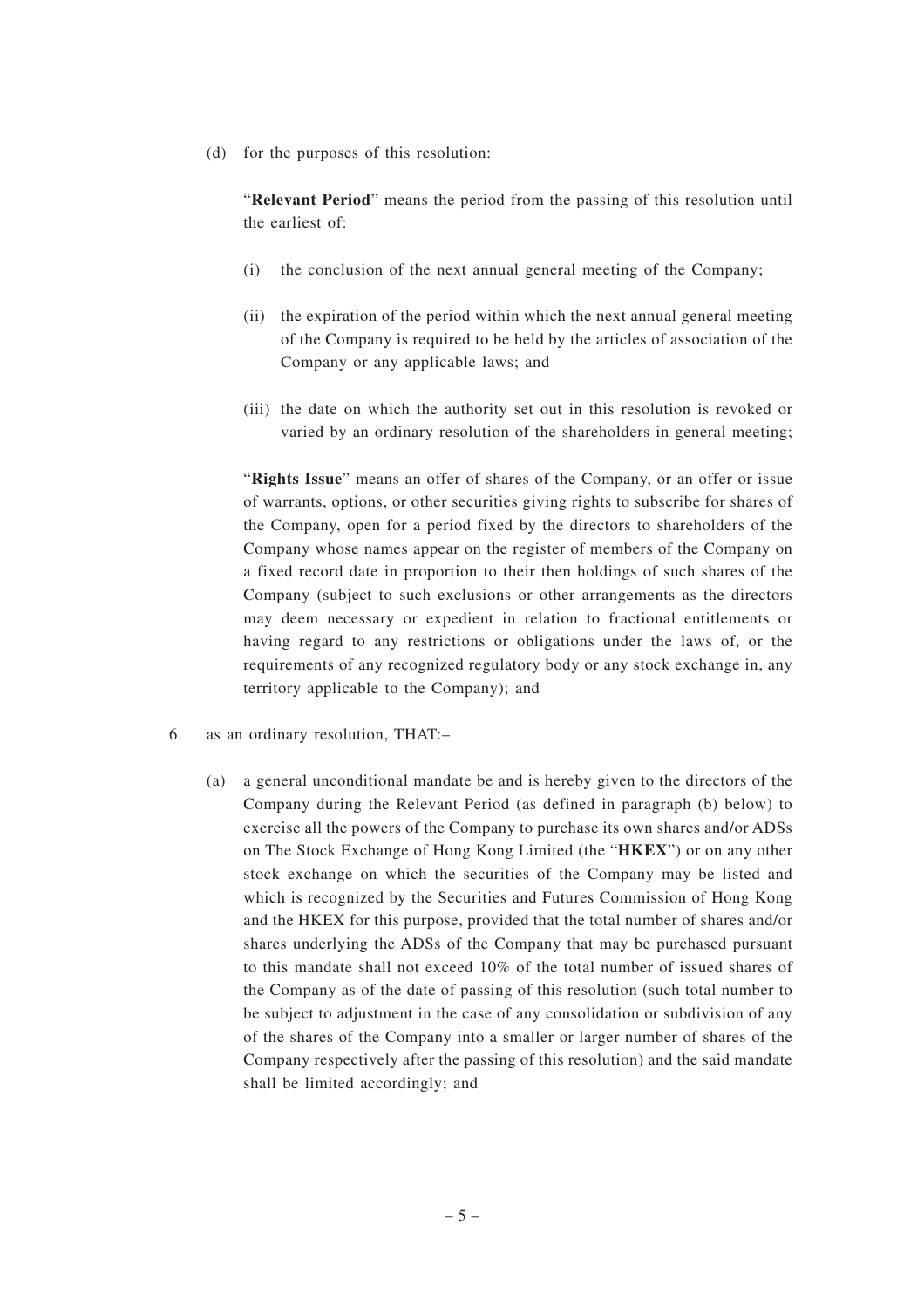(b) for the purposes of this resolution:

"**Relevant Period**" means the period from the passing of this resolution until the earliest of:

- (i) the conclusion of the next annual general meeting of the Company;
- (ii) the expiration of the period within which the next annual general meeting of the Company is required by the articles of association of the Company or any applicable laws to be held; and
- (iii) the date on which the authority set out in this resolution is revoked or varied by an ordinary resolution of the shareholders of the Company in general meeting; and
- 7. as an ordinary resolution, THAT conditional upon the passing of resolutions set out in items 5 and 6 of this notice of AGM (the "**AGM Notice**"), the general mandate referred to in the resolution set out in item 5 of the AGM Notice be and is hereby extended by the addition to the aggregate number of shares that may be allotted and issued or agreed conditionally or unconditionally to be allotted and issued by the directors pursuant to such general mandate of the number of shares and/or share underlying the ADSs repurchased by the Company pursuant to the mandate referred to in the resolution set out in item 6 of the AGM Notice, provided that such amount shall not exceed 10% of the total number of issued shares of the Company as at the date of the passing of this resolution (such total number to be subject to adjustment in the case of any consolidation or subdivision of any of the shares of the Company into a smaller or larger number of shares of the Company respectively after the passing of this resolution); and
- 8. as an ordinary resolution, to re-appoint PricewaterhouseCoopers as auditor of the Company to hold office until the conclusion of the next annual general meeting of the Company and to authorize the Board to fix their remuneration for the year ending December 31, 2022.

The passing of the above resolutions requires approval by the holders of Class A ordinary shares and Class B ordinary shares of the Company in the following manner:

1. Class-Based Resolution: approval by a simple majority of the votes cast by the members of the Company of that class who are present and voting in person or by proxy at the Class A Meeting or Class B Meeting and by not less than two-thirds of the votes cast by the members of the Company present and voting in person or by proxy at the AGM;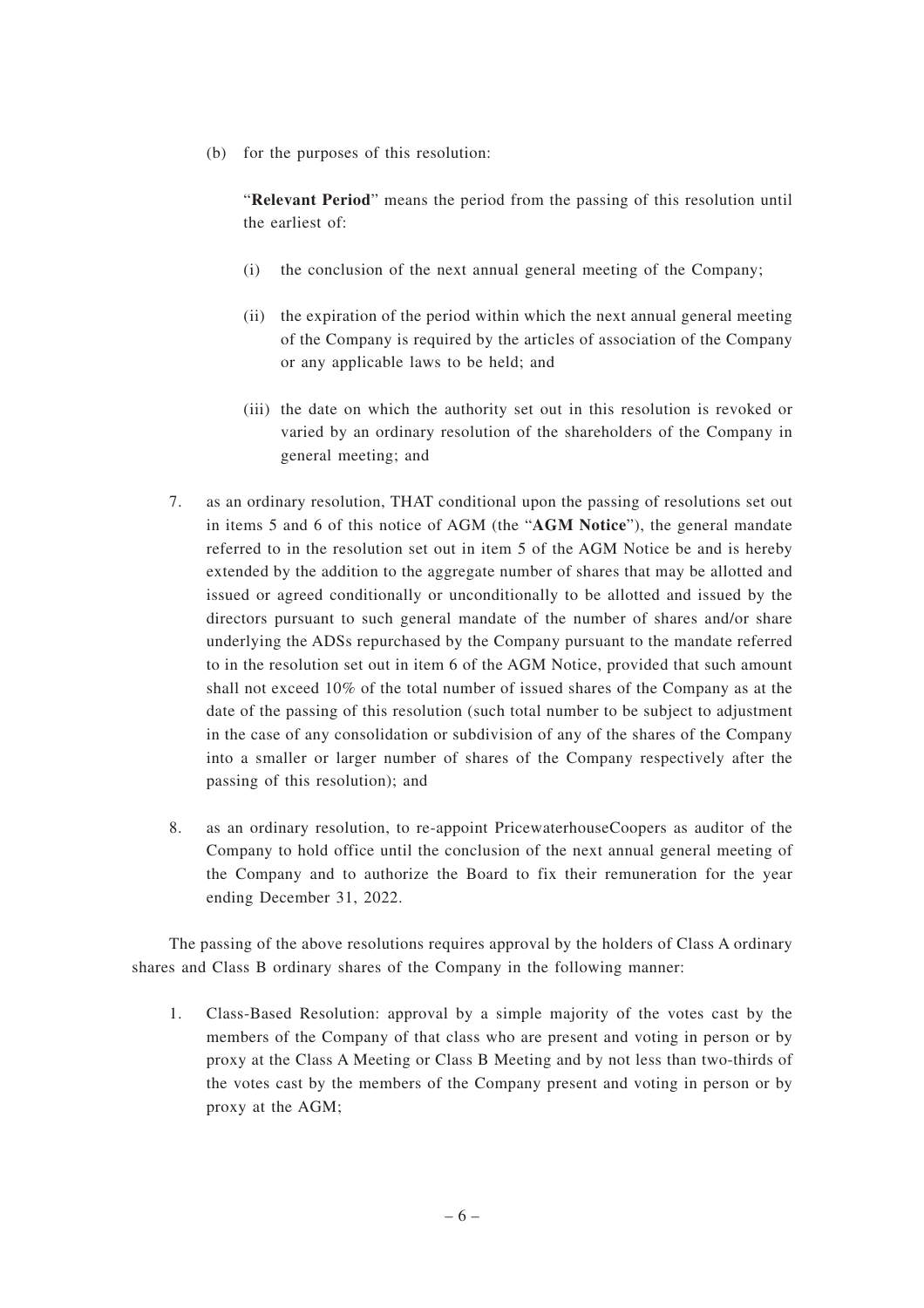- 2. Non-Class-Based Resolution: approval by not less than two-thirds of the votes cast by the members of the Company present and voting in person or by proxy at the AGM;
- 3. Resolution 3 for approval and adoption of the 2021 annual financial statements: approval by a simple majority of the votes cast by the members of the Company present and voting in person or by proxy at the AGM;
- 4. Resolution 4 for re-election of the retiring directors: approval by a simple majority of the votes cast by the members of the Company present and voting in person or by proxy at the AGM;
- 5. Resolution 5 for granting of general mandate to issue shares: approval by a simple majority of the votes cast by the members of the Company present and voting in person or by proxy at the AGM;
- 6. Resolution 6 for granting of general mandate to repurchase shares and/or ADSs: approval by a simple majority of the votes cast by the members of the Company present and voting in person or by proxy at the AGM;
- 7. Resolution 7 for extension of general mandate to issue shares: approval by a simple majority of the votes cast by the members of the Company present and voting in person or by proxy at the AGM; and
- 8. Resolution 8 for re-appointment of auditor: approval by a simple majority of the votes cast by the members of the Company present and voting in person or by proxy at the AGM.

The quorum of the AGM shall be one or more members holding in aggregate at least one-third of all votes attaching to all issued shares of the Company, present in person or by proxy and entitled to vote at the AGM.

Upon the passing of the Class-Based Resolution at each of the Class A Meeting and the Class B Meeting and the passing of the Class-Based Resolution and the Non-Class-Based Resolution at the AGM, the Existing Articles shall be amended and restated by their deletion in their entirety and by the substitution in their place of the Eleventh Amended and Restated Memorandum of Association and Articles of Association in the form as set out in Part A of Appendix I to the Circular, which is marked to show the proposed changes that would be made.

### **Share Record Date and ADS Record Date**

The Board has fixed the close of business on May 17, 2022, Hong Kong time, as the record date (the "**Share Record Date**") of Class A ordinary shares and Class B ordinary shares. Holders of record of the Company's shares (as of the Share Record Date) are entitled to attend and vote at the AGM and any adjourned meeting thereof.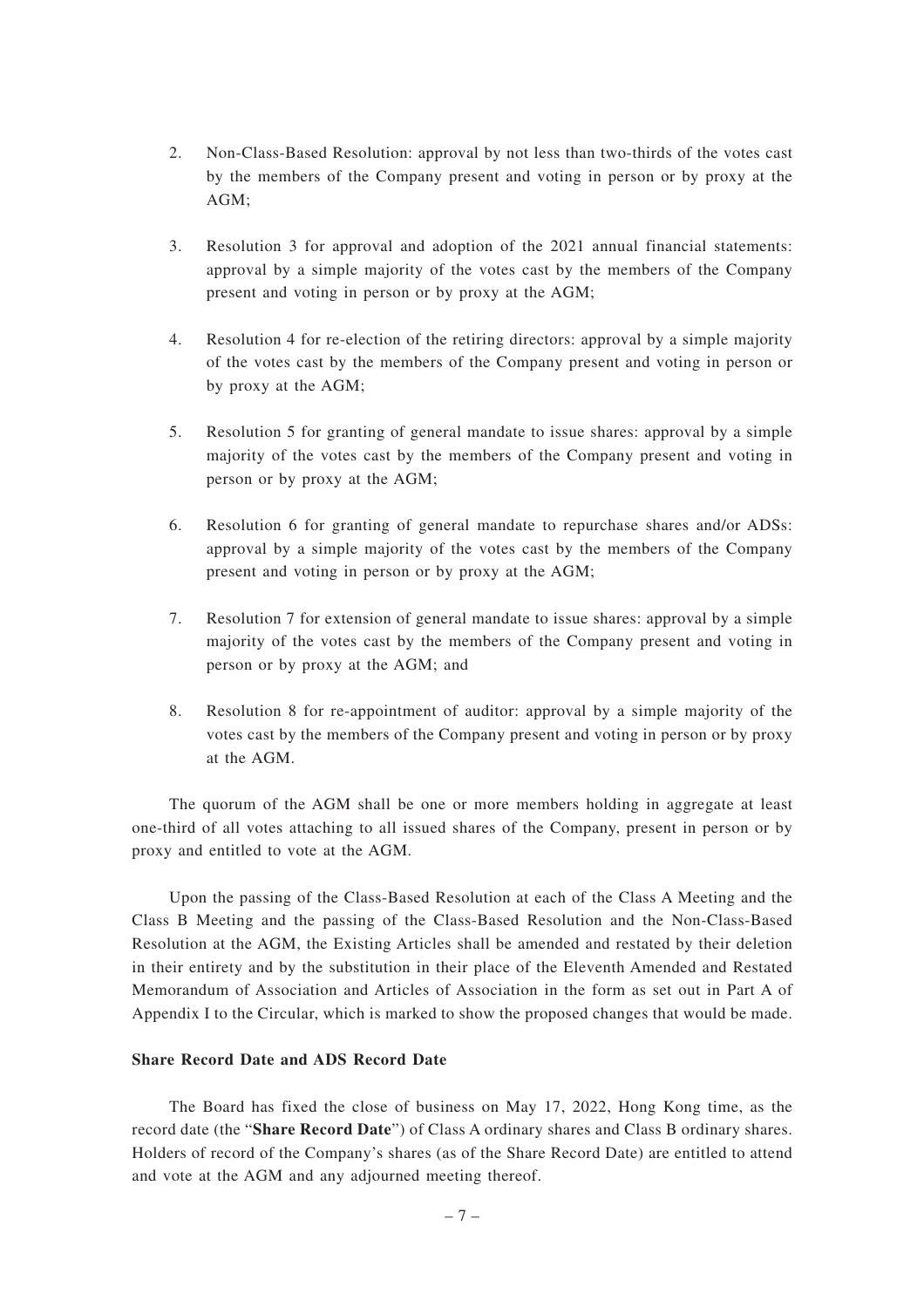Holders of record of American depositary shares (the "**ADSs**") as of the close of business on May 17, 2022, New York time (the "**ADS Record Date**," together with the Share Record Date, the "**Record Dates**"), who wish to exercise their voting rights for the underlying Class A ordinary shares must give voting instructions to JPMorgan Chase Bank, N.A., the depositary of the ADSs.

#### **Attending the AGM**

Only holders of record of shares as of the Share Record Date are entitled to attend and vote at the AGM. In order to prevent the spread of the COVID-19 pandemic and to safeguard the health and safety of shareholders, the Company may implement certain precautionary measures at the AGM. All officers and agents of the Company reserve the right to refuse any person entry to the AGM venue, or to instruct any person to leave the AGM venue, where such officer or agent reasonably considers that such refusal or instruction is or may be required for the Company or any other person to be able to comply with applicable laws and regulations. The exercise of such right to refuse entry or instruct to leave shall not invalidate the proceedings at the AGM.

#### **Proxy Forms and ADS Voting Cards**

A holder of shares as of the Share Record Date may appoint a proxy to exercise his or her rights at the AGM. A holder of ADSs as of the ADS Record Date will need to instruct JPMorgan Chase Bank, N.A., the depositary of the ADSs, as to how to vote the Class A ordinary shares represented by the ADSs. Please refer to the proxy form (for holders of shares) or ADS voting card (for holders of ADSs), both of which are available on our website at *ir.zhihu.com*.

Holders of record of the Company's shares on the Company's register of members as of the Share Record Date are cordially invited to attend the AGM in person. Your vote is important. You are urged to complete, sign, date, and return the accompanying proxy form to us (for holders of shares) or your voting instructions to JPMorgan Chase Bank, N.A. (for holders of the ADSs) as promptly as possible and before the prescribed deadline if you wish to exercise your voting rights. We must receive the proxy form by no later than 11:00 a.m., Hong Kong time, on June 8, 2022 at 17M Floor, Hopewell Centre, 183 Queen's Road East, Wanchai, Hong Kong to ensure your representation at the AGM; and JPMorgan Chase Bank, N.A. must receive your voting instructions by the time and date specified in the ADS voting instruction card to enable the votes attaching to the Class A ordinary shares represented by your ADSs to be cast at the AGM.

> By Order of the Board of Directors, **Zhihu Inc.**

> > /s/ Yuan Zhou **Yuan Zhou** *Chairman of the Board*